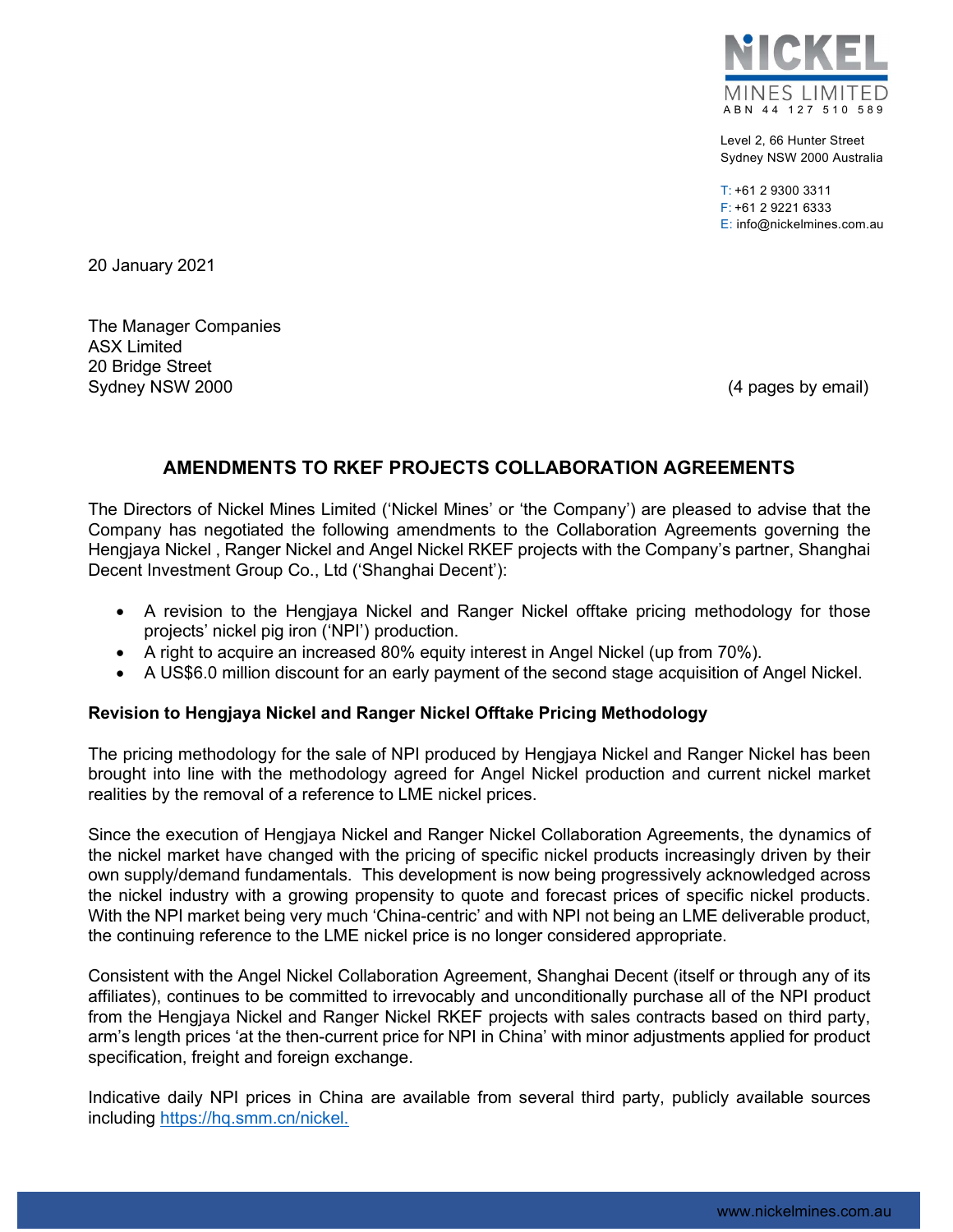# Participation in Angel Nickel Increased to 80%

As announced on 24 November 2020, Nickel Mines has the right to acquire a 70% equity interest in Angel Nickel, a development project comprising four RKEF lines with an annual nameplate production capacity of 36,000 tonnes of equivalent contained nickel in NPI and a 380MW captive power plant currently under construction within the Indonesia Weda Bay Industrial Park ('IWIP') on Halmahera Island in Indonesia's North Maluku province, for US\$490 million (a 100% valuation basis of US\$700 million) in two stages:

- First stage 30% at a cost of US\$210 million to be finalised by no later than 31 March 2021.
- Second stage an additional 40% at a cost of US\$280M to be finalised by no later than 31 December 2021.

As announced on 2 December 2020, an Independent Expert Valuation Report opined:

 Based on the assumptions in the Independent Expert Valuation Report, the value of 100% of Angel Nickel ranges from US\$1.4 billion to US\$1.5 billion with the corresponding value of Nickel Mines' 70% interest ranging from US\$1.0 billion to US\$1.1 billion.

As announced on 19 January 2021, Nickel Mines' shareholders overwhelmingly approved the acquisition of the 70% equity interest in Angel Nickel.

The Company is pleased to advise it has negotiated to acquire an additional 10% of Angel Nickel, increasing Nickel Mines' total ownership of Angel Nickel to 80% as follows:

- The additional 10% interest forms part of the second stage acquisition, increasing the second stage acquisition percentage from 40% to 50% of Angel Nickel with the second stage acquisition to be finalised by no later than 31 December 2021.
- The purchase price for the additional 10% interest is, subject to a discount for an early payment detailed below, US\$70 million (a 100% valuation basis of US\$700 million) - the same basis as announced on 24 November 2020.

The additional Angel Nickel acquisition increases Nickel Mines' total attributable nickel metal nameplate production capacity (inclusive of Hengjaya Nickel and Ranger Nickel nameplate capacities) to 52,800t Ni per annum.



 $(1)$ <br> $(2)$ <br> $(3)$ Nameplate production levels reflect Nickel Mines attributable share of nameplate capacity at its various ownership levels based on nameplate capacities of 15kt pa for HNI and RNI and S6ktpa for ANI.<br>Actual production figur

Ni Eq is nickel metal equivalent contained in nickel pig iron (NPI).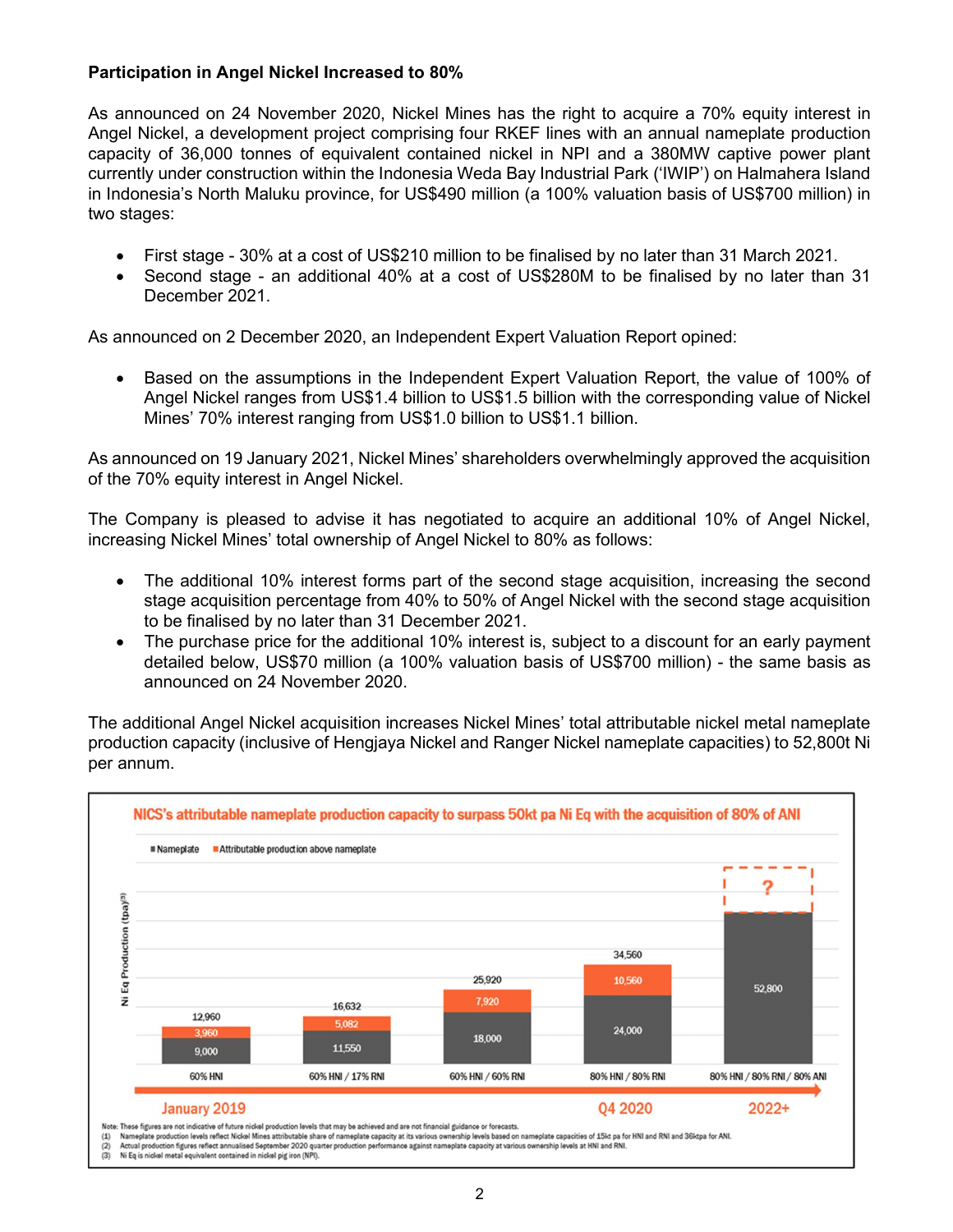# US\$6.0 million Discount for Early Payment of Angel Nickel Acquisition

Consideration for the second stage acquisition of 50% of Angel Nickel (including the additional 10% detailed above) increases from US\$280 million to US\$350 million (a 100% valuation basis of US\$700 million) and remains payable by 31 December 2021.

At the Company's election, if the second stage payment is made by 30 June 2021, the acquisition consideration will be reduced to US\$344 million, a discount of US\$6.0 million for early payment.

Commenting on negotiating the amendments to the Collaboration Agreements, Managing Director Justin Werner said:

'Alignment of the Hengjaya Nickel and Ranger Nickel pricing methodology with Angel Nickel is consistent with the market that the Company's NPI is sold into, which is overwhelmingly China-centric and used in the production of stainless steel. NPI is not linked to the LME market or products other than having a good historical price correlation against LME Nickel prices.. Stainless steel markets in China remain strong with NPI prices strengthening over the past few months, Shanghai Decent remains committed to irrevocably and unconditionally purchase all of the NPI product produced by Hengjaya Nickel, Ranger Nickel and Angel Nickel.

The 100% approval by shareholders for the acquisition of 70% of Angel Nickel is a strong endorsement from shareholders of the recognised value the Angel Nickel transaction will deliver. Nickel Mines is delighted to have the opportunity to acquire an additional 10% in Angel Nickel at the same industry leading capital intensity. An 80% interest aligns the Company's interest in Angel Nickel with the Compnay's 80% interests in Hengjaya Nickel and Ranger Nickel and will deliver annual nameplate attributable nickel production of 52,800 tonnes of nickel, positioning Nickel Mines as a top 10 global low cost nickel producer.

The opportunity to make an early payment on the second acquisition tranch for Angel Nickel at Nickel Mines' discretion and receive a US\$6.0M discount is appreciated and a testament to the strong collaborative partnership shared with Shanghai Decent and Tsingshan.

Piling works for the Angel Nickel RKEF plants and power plant are progressing well, with key long lead items already being ordered in China. Nickel Mines looks forward to providing shareholders with further updates on Angel Nickel's progress.'

This announcement has been approved for release by the Company's Managing Director.

# For further information please contact:

Justin Werner Cameron Peacock +62 813 8191 2391 +61 439 908 732

pjn10656

Managing Director **Investor Relations and Business Development** jwerner@nickelmines.com.au cpeacock@nickelmines.com.au